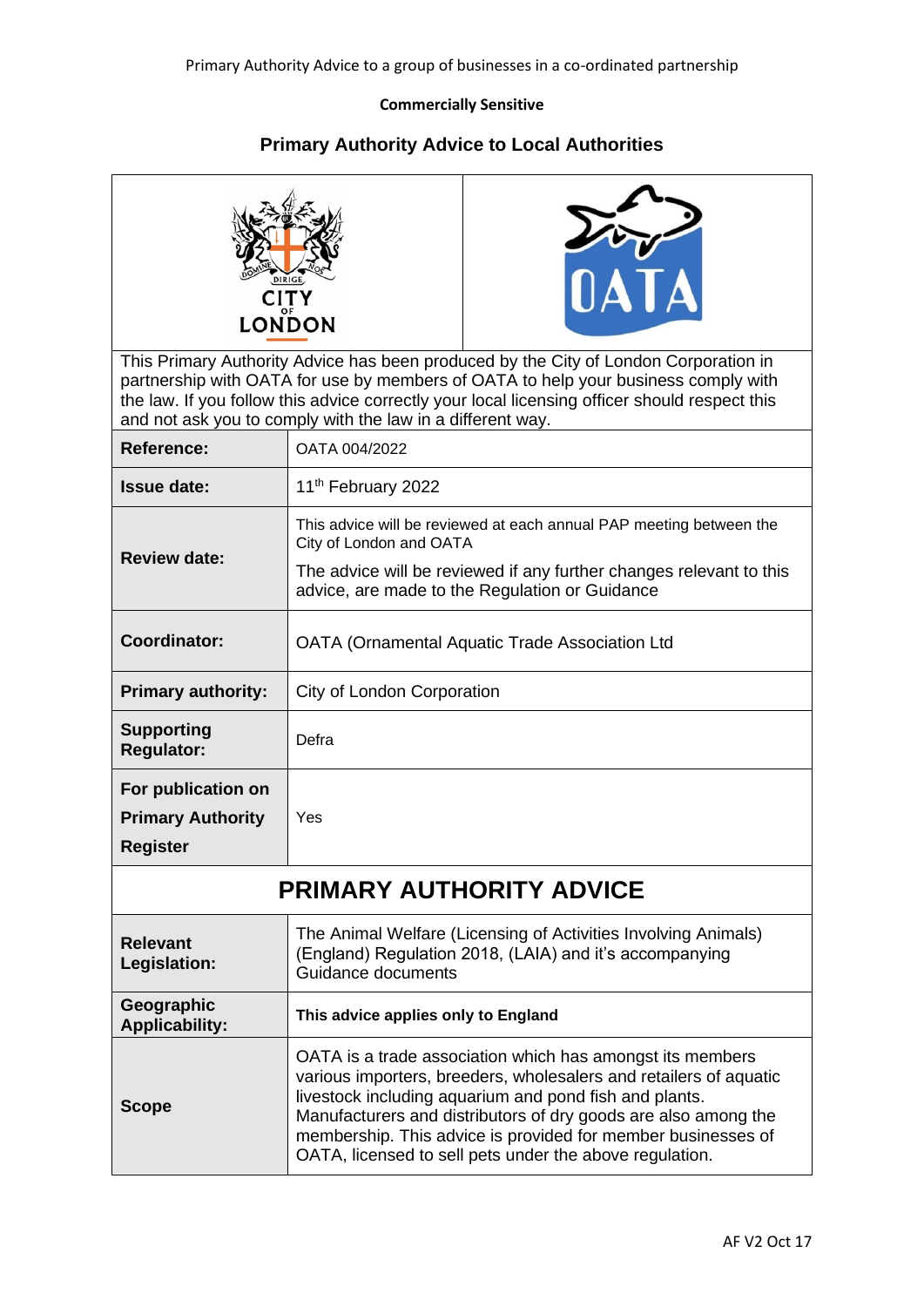## **Commercially Sensitive**

| <b>Details of request:</b> | Advice on the requirement for enrichment in fish tanks used as short-<br>term, transitional holding facilities within pet stores.                                                                                                                                                                                                                                                                                                                                                                                                                                                                                                                         |  |
|----------------------------|-----------------------------------------------------------------------------------------------------------------------------------------------------------------------------------------------------------------------------------------------------------------------------------------------------------------------------------------------------------------------------------------------------------------------------------------------------------------------------------------------------------------------------------------------------------------------------------------------------------------------------------------------------------|--|
|                            | 1. Unlike other species covered by the selling animals as<br>pets statutory guidance, there are no specific enrichment<br>requirements under Part L for fish. Whilst the general<br>conditions apply to all species, in the case of fish, the<br>specific guidance stipulates that any items in the tank<br>must not have the potential to cause harm. The City of<br>London considers there to be no requirement to provide<br>enrichment as doing so could cause harm at the point of<br>capture (and in some instances, may also cause harm<br>when removed prior to capture). Both general condition<br>7.1 and Part L condition 7.0, note this risk; |  |
|                            | General condition 7.1, states that; 'Active and effective<br>environmental enrichment must be provided for the animals in<br>inside and any outside environments. Environmental enrichment<br>accessories which stimulate natural behaviour must be provided as<br>appropriate to the species maintained. These must not have the<br>potential to cause welfare concerns, such as injury'.                                                                                                                                                                                                                                                                |  |
| <b>Advice provided:</b>    | Part L – Fish. Condition 7.0 Monitoring of behaviour and training<br>of fish is relevant to enrichment; 'Any items that get in the way of<br>the safe and easy capture of fish must not be used or must be<br>removed from tanks prior to capture'.                                                                                                                                                                                                                                                                                                                                                                                                       |  |
|                            | 2. However, the opportunity to hide may be necessary for<br>some species of fish and staff must be competent in<br>identifying where this is required.                                                                                                                                                                                                                                                                                                                                                                                                                                                                                                    |  |
|                            | The City of London interprets that additional requirements<br>3.<br>apply for fish held past the transitional period of 3 months,<br>such as those in display tanks. These fish will require<br>species appropriate enrichment as part of their<br>environment. This is a requirement under general<br>condition 5.2.                                                                                                                                                                                                                                                                                                                                     |  |
|                            | General condition 4.2 states that; 'The licence holder or a<br>designated manager and any staff employed to care for the<br>animals must have competence to identify the normal behaviour of<br>the species for which they are caring and to recognise signs of and<br>take appropriate measures to mitigate or prevent, pain, suffering,<br>injury, disease or abnormal behaviour'.                                                                                                                                                                                                                                                                      |  |